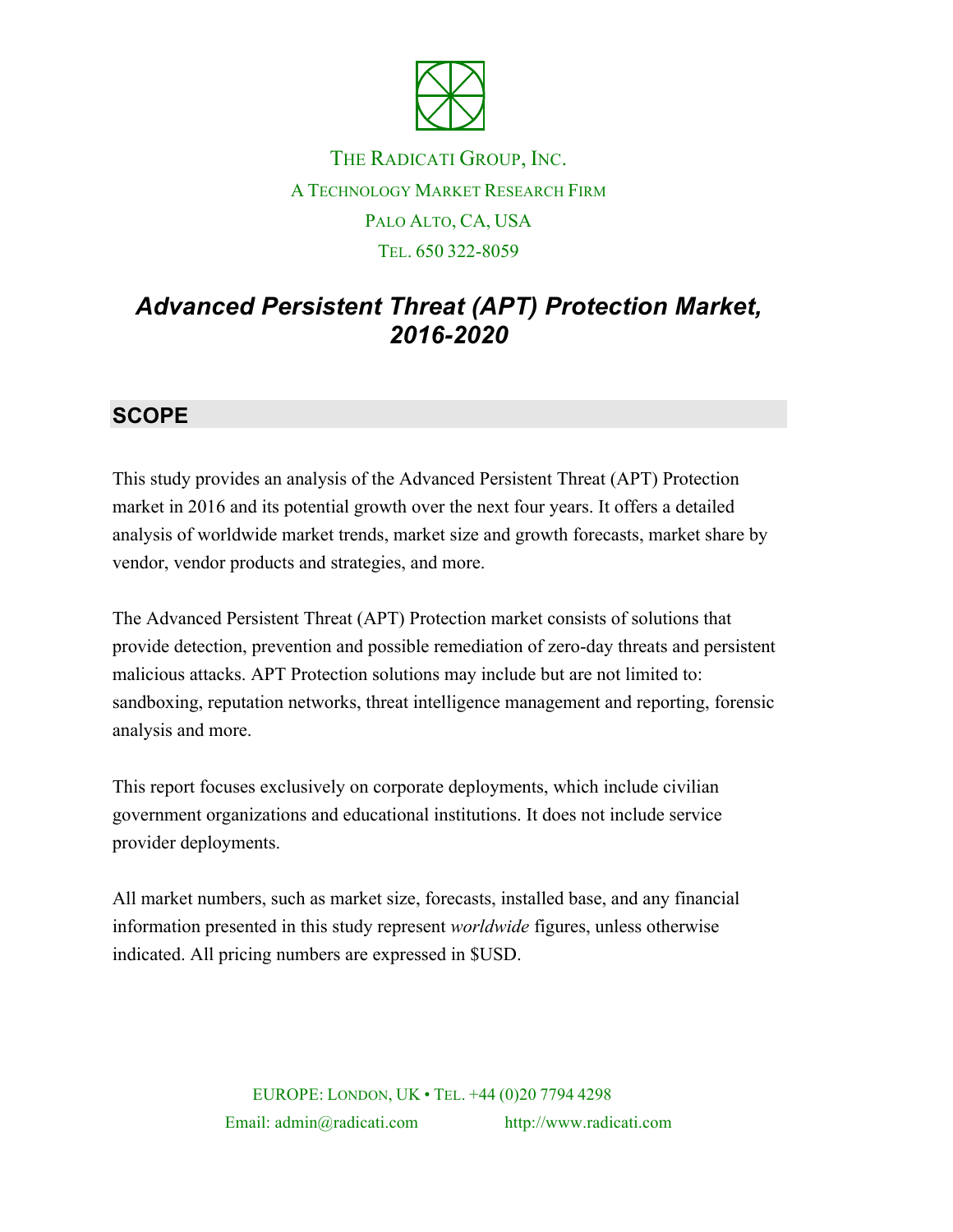### **METHODOLOGY**

The information and analysis in this report are based on primary research conducted by The Radicati Group, Inc. Our proprietary methodology combines information derived from three principal sources:

- a. Our Worldwide Database which tracks user population, seat count, enterprise adoption and IT use from 1993 onwards.
- b. Surveys conducted on an on-going basis in all market areas which we cover.
- c. Market share, revenue, sales and customer demand information derived from vendor briefings.

Forecasts are based on historical information as well as our in-depth knowledge of market conditions and how we believe markets will evolve over time.

Finally, secondary research sources have also been used, where appropriate, to crosscheck all the information we collect. These include company annual reports and other financial disclosures, industry trade association material, published government statistics and other published sources.

Our research processes and methodologies are proprietary and confidential.

#### **EXECUTIVE SUMMARY**

- Advanced Persistent Threat (APT) refers to a set of malicious activities intended to penetrate an organization's computing resources with the objective to gain information illicitly and/or eventually cause damage to the target organization. Unlike traditional malware, APT's focus is on stealing information, rather than simply planting a virus or causing damage. Once a sufficient amount of information is extracted it may be used to cause further damage through ransom requests, open disclosure, sale of the information to third parties, and active interference with the target organization's business.
- APTs are very difficult to detect and remove as they will not obviously appear to be malware and may be planted very deeply into an organization's computing systems.

Copyright © May <sup>2015</sup> The Radicati Group, Inc. Reproduction Prohibited 2